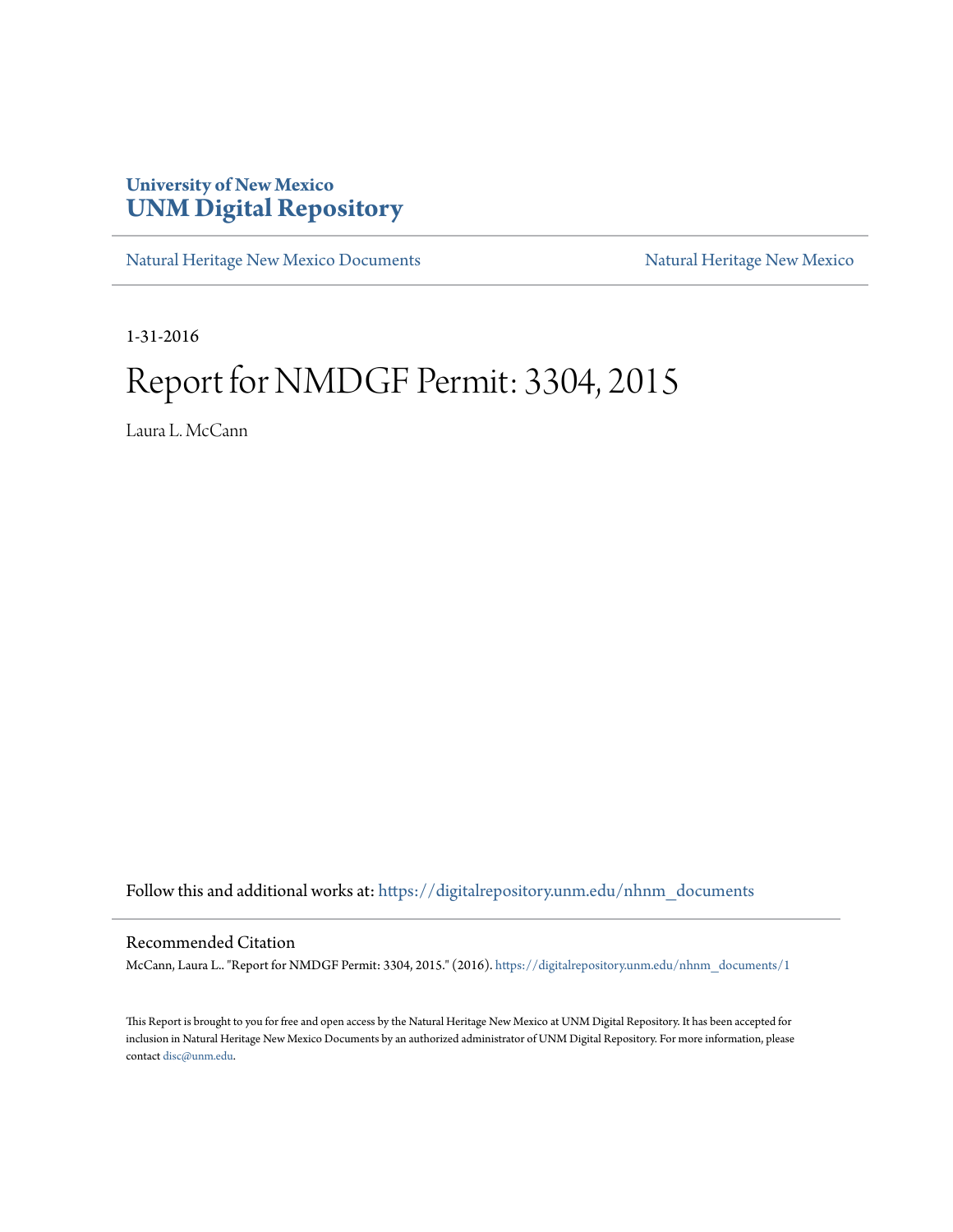# **New Mexico Department of Game and Fish Annual Report Educational Authorization Permit**<br> **Also**

INSTRUCTIONS: This form is for reporting activities conducted under a New Mexico Department of Game and Fish Education Permit. All permittees must provide the information requested in each of the columns below. Use of this form is not mandatory, but any other form of submission must include the same information. Please include an itinerary of future presentations planned. Filing an annual report is a condition of your permit. Continual failure to file a timely or incomplete report could result in suspension of your permit. You must submit a report even if you had no activity during the year. **Please email to DGF.Permits@state.nm.us.** You may also submit a handwritten copy or other communications (be certain to sign and date), to: **New Mexico Department of Game and Fish, Field Operations Division, P.O. Box 25112, Santa Fe, NM 87504. The deadline to submit this report is Jan. 31.**

> **authorization.** [Laura L. McCann] Date [1-31-16]

|                                |                                                    |                                                                                   |                                     |                            | X                                          |                                                               |                                   |  |
|--------------------------------|----------------------------------------------------|-----------------------------------------------------------------------------------|-------------------------------------|----------------------------|--------------------------------------------|---------------------------------------------------------------|-----------------------------------|--|
| Name of Peri<br><b>Address</b> | Laura L. McCann<br>PO Box 111, Peralta, NM 87042   |                                                                                   | Permit No.<br>Telephone 05-866-9999 | 3304                       |                                            | <b>Report Year</b><br>email                                   | 2015<br>laura.nmraptors@yahoo.com |  |
| Date                           |                                                    |                                                                                   | Number                              |                            |                                            | Live species/dead                                             |                                   |  |
| 3/9/15                         | Location (incl. static display)<br>Albuquerque, NM | Organization<br>Truman Middle School                                              | attending<br>57                     | Age group<br>adults/kids   | Subject matter<br>wildlife<br>conservation | specimens used<br>SWHA, TUVU, GHOW,<br>RTHA                   | Disposition<br>Live               |  |
| 3/14/15                        | Las Cruces, NM                                     | Leasburg Dam State<br>Park                                                        | 32                                  | adults/kids                | wildlife<br>conservation<br>wildlife       | SWHA, TUVU, GHOW                                              | Live                              |  |
| 3/28/15<br>3/28/15             | Carlsbad, NM<br>Carlsbad, NM                       | Living Desert Zoo and<br>Gardens State Park<br><b>Brantley Lake State</b><br>Park | 96<br>65                            | adults/kids<br>adults/kids | conservation<br>wildlife<br>conservation   | SWHA, TUVU, GHOW,<br>RTHA<br>SWHA, TUVU, GHOW,<br><b>RTHA</b> | Live<br>Live                      |  |
| 4/11/15                        | Cerrillos, NM                                      | Cerrillos Hills State<br>Park                                                     | 45                                  | adults/kids                | wildlife<br>conservation                   | TUVU, GHOW, RTHA                                              | Live                              |  |
| 4/16/15                        | Bosque Farms, NM                                   | Bosque Farms<br>Elementary<br>West Las Vegas Middle                               | 29                                  | adults/kids                | wildlife<br>conservation<br>wildlife       | SWHA, GHOW                                                    | Live                              |  |
| 4/27/15<br>5/13/15             | Las Vegas, NM<br>Bosque Farms, NM                  | School<br><b>Bosque Farms</b><br>Elementary                                       | 115<br>70                           | adults/kids<br>adults/kids | conservation<br>wildlife<br>conservation   | SWHA, TUVU, GHOW<br>SWHA, TUVU, GHOW,<br><b>RTHA</b>          | Live<br>Live                      |  |
| 5/16/15                        | Villanueva, NM                                     | Villanueva State Park                                                             | 25                                  | adults/kids                | wildlife<br>conservation                   | TUVU, GHOW, RTHA                                              | Live                              |  |
| 5/30/15                        | Prewitt, NM                                        | <b>Bluewater Lake State</b><br>Park                                               | 50                                  | adults/kids                | wildlife<br>conservation<br>wildlife       | SWHA, TUVU, GHOW                                              | Live                              |  |
| 6/20/15                        | Raton, NM                                          | Sugarite Canyon State<br>Park<br>Sugarite Canyon State                            | 47                                  | adults/kids                | conservation<br>wildlife                   | SWHA, TUVU                                                    | Live                              |  |
| 6/21/15<br>6/24/15             | Raton, NM<br>Artesia, NM                           | Park<br>Artesia Public Library                                                    | 14<br>45                            | adults/kids<br>adults/kids | conservation<br>wildlife<br>conservation   | SWHA, TUVU<br>TUVU, GHOW, RTHA                                | Live<br>Live                      |  |
| 7/25/15                        | Logan, NM                                          | Ute Lake State Park                                                               | 26                                  | adults/kids                | wildlife<br>conservation                   | SWHA, TUVU, GHOW                                              | Live                              |  |
| 10/8/15                        | Bosque Farms, NM                                   | <b>Bosque Farms</b><br>Elementary                                                 | 21                                  | adults/kids                | wildlife<br>conservation<br>wildlife       | <b>SWHA</b>                                                   | Live                              |  |
| 10/26/15                       | Peralta, NM                                        | Boy Scout Troop 116                                                               | 42                                  | adults/kids                | conservation<br>wildlife                   | SWHA, TUVU, GHOW,<br>RTHA<br>SWHA, TUVU, GHOW,                | Live                              |  |
| 11/7/15<br>11/8/15             | Columbus, NM<br>Deming, NM                         | Pancho Villa State Park<br>Rockhound State Park                                   | 26<br>33                            | adults/kids<br>adults/kids | conservation<br>wildlife<br>conservation   | SWHA, TUVU, GHOW,<br>RTHA                                     | Live<br>Live                      |  |
| 11/21/15                       | San Antonio, NM                                    | Bosque Del Apache<br>National Wildlife Refuge                                     | 145                                 | adults/kids                | wildlife<br>conservation                   | SWHA, TUVU, GHOW,<br>RTHA                                     | Live                              |  |
| 12/30/15                       | Peralta, NM                                        | New Mexico Raptors,<br>Inc.                                                       | 10                                  | adults/kids                | wildlife<br>conservation                   | SWHA, TUVU, GHOW,<br>RTHA                                     | Live                              |  |
|                                |                                                    |                                                                                   |                                     |                            |                                            |                                                               |                                   |  |
|                                |                                                    |                                                                                   |                                     |                            |                                            |                                                               |                                   |  |
|                                |                                                    |                                                                                   |                                     |                            |                                            |                                                               |                                   |  |
|                                |                                                    |                                                                                   |                                     |                            |                                            |                                                               |                                   |  |
|                                |                                                    |                                                                                   |                                     |                            |                                            |                                                               |                                   |  |
|                                |                                                    |                                                                                   |                                     |                            |                                            |                                                               |                                   |  |
|                                |                                                    |                                                                                   |                                     |                            |                                            |                                                               |                                   |  |
|                                |                                                    |                                                                                   |                                     |                            |                                            |                                                               |                                   |  |
|                                |                                                    |                                                                                   |                                     |                            |                                            |                                                               |                                   |  |
|                                |                                                    |                                                                                   |                                     |                            |                                            |                                                               |                                   |  |
|                                |                                                    |                                                                                   |                                     |                            |                                            |                                                               |                                   |  |
|                                |                                                    |                                                                                   |                                     |                            |                                            |                                                               |                                   |  |
|                                |                                                    |                                                                                   |                                     |                            |                                            |                                                               |                                   |  |
|                                |                                                    |                                                                                   |                                     |                            |                                            |                                                               |                                   |  |
|                                |                                                    |                                                                                   |                                     |                            |                                            |                                                               |                                   |  |
|                                |                                                    |                                                                                   |                                     |                            |                                            |                                                               |                                   |  |
|                                |                                                    |                                                                                   |                                     |                            |                                            |                                                               |                                   |  |
|                                |                                                    |                                                                                   |                                     |                            |                                            |                                                               |                                   |  |
|                                |                                                    |                                                                                   |                                     |                            |                                            |                                                               |                                   |  |
|                                |                                                    |                                                                                   |                                     |                            |                                            |                                                               |                                   |  |
|                                |                                                    |                                                                                   |                                     |                            |                                            |                                                               |                                   |  |
|                                |                                                    |                                                                                   |                                     |                            |                                            |                                                               |                                   |  |
|                                |                                                    |                                                                                   |                                     |                            |                                            |                                                               |                                   |  |
|                                |                                                    |                                                                                   |                                     |                            |                                            |                                                               |                                   |  |
|                                |                                                    |                                                                                   |                                     |                            |                                            |                                                               |                                   |  |
|                                |                                                    |                                                                                   |                                     |                            |                                            |                                                               |                                   |  |
|                                |                                                    |                                                                                   |                                     |                            |                                            |                                                               |                                   |  |
|                                |                                                    |                                                                                   |                                     |                            |                                            |                                                               |                                   |  |
|                                |                                                    |                                                                                   |                                     |                            |                                            |                                                               |                                   |  |
|                                |                                                    |                                                                                   |                                     |                            |                                            |                                                               |                                   |  |
|                                |                                                    |                                                                                   |                                     |                            |                                            |                                                               |                                   |  |
|                                |                                                    |                                                                                   |                                     |                            |                                            |                                                               |                                   |  |
|                                |                                                    |                                                                                   |                                     |                            |                                            |                                                               |                                   |  |
|                                |                                                    |                                                                                   |                                     |                            |                                            |                                                               |                                   |  |
|                                |                                                    |                                                                                   |                                     |                            |                                            |                                                               |                                   |  |
|                                |                                                    |                                                                                   |                                     |                            |                                            |                                                               |                                   |  |
|                                |                                                    |                                                                                   |                                     |                            |                                            |                                                               |                                   |  |
|                                |                                                    |                                                                                   |                                     |                            |                                            |                                                               |                                   |  |
|                                |                                                    |                                                                                   |                                     |                            |                                            |                                                               |                                   |  |
|                                |                                                    |                                                                                   |                                     |                            |                                            |                                                               |                                   |  |
|                                |                                                    |                                                                                   |                                     |                            |                                            |                                                               |                                   |  |
|                                |                                                    |                                                                                   |                                     |                            |                                            |                                                               |                                   |  |
|                                |                                                    |                                                                                   |                                     |                            |                                            |                                                               |                                   |  |
|                                |                                                    |                                                                                   |                                     |                            |                                            |                                                               |                                   |  |
|                                |                                                    |                                                                                   |                                     |                            |                                            |                                                               |                                   |  |
|                                |                                                    |                                                                                   |                                     |                            |                                            |                                                               |                                   |  |
|                                |                                                    |                                                                                   |                                     |                            |                                            |                                                               |                                   |  |
|                                |                                                    |                                                                                   |                                     |                            |                                            |                                                               |                                   |  |
|                                |                                                    |                                                                                   |                                     |                            |                                            |                                                               |                                   |  |
|                                |                                                    |                                                                                   |                                     |                            |                                            |                                                               |                                   |  |
|                                |                                                    |                                                                                   |                                     |                            |                                            |                                                               |                                   |  |
|                                |                                                    |                                                                                   |                                     |                            |                                            |                                                               |                                   |  |
|                                |                                                    |                                                                                   |                                     |                            |                                            |                                                               |                                   |  |
|                                |                                                    |                                                                                   |                                     |                            |                                            |                                                               |                                   |  |
|                                |                                                    |                                                                                   |                                     |                            |                                            |                                                               |                                   |  |
|                                |                                                    |                                                                                   |                                     |                            |                                            |                                                               |                                   |  |
|                                |                                                    |                                                                                   |                                     |                            |                                            |                                                               |                                   |  |
|                                |                                                    |                                                                                   |                                     |                            |                                            |                                                               |                                   |  |
|                                |                                                    |                                                                                   |                                     |                            |                                            |                                                               |                                   |  |
|                                |                                                    |                                                                                   |                                     |                            |                                            |                                                               |                                   |  |
|                                |                                                    |                                                                                   |                                     |                            |                                            |                                                               |                                   |  |
|                                |                                                    |                                                                                   |                                     |                            |                                            |                                                               |                                   |  |
|                                |                                                    |                                                                                   |                                     |                            |                                            |                                                               |                                   |  |
|                                |                                                    |                                                                                   |                                     |                            |                                            |                                                               |                                   |  |
|                                |                                                    |                                                                                   |                                     |                            |                                            |                                                               |                                   |  |
|                                |                                                    |                                                                                   |                                     |                            |                                            |                                                               |                                   |  |
|                                |                                                    |                                                                                   |                                     |                            |                                            |                                                               |                                   |  |
|                                |                                                    |                                                                                   |                                     |                            |                                            |                                                               |                                   |  |
|                                |                                                    |                                                                                   |                                     |                            |                                            |                                                               |                                   |  |
|                                |                                                    |                                                                                   |                                     |                            |                                            |                                                               |                                   |  |
|                                |                                                    |                                                                                   |                                     |                            |                                            |                                                               |                                   |  |
|                                |                                                    |                                                                                   |                                     |                            |                                            |                                                               |                                   |  |
|                                |                                                    |                                                                                   |                                     |                            |                                            |                                                               |                                   |  |
|                                |                                                    |                                                                                   |                                     |                            |                                            |                                                               |                                   |  |
|                                |                                                    |                                                                                   |                                     |                            |                                            |                                                               |                                   |  |
|                                |                                                    |                                                                                   |                                     |                            |                                            |                                                               |                                   |  |
|                                |                                                    |                                                                                   |                                     |                            |                                            |                                                               |                                   |  |
|                                |                                                    |                                                                                   |                                     |                            |                                            |                                                               |                                   |  |
|                                |                                                    |                                                                                   |                                     |                            |                                            |                                                               |                                   |  |
|                                |                                                    |                                                                                   |                                     |                            |                                            |                                                               |                                   |  |
|                                |                                                    |                                                                                   |                                     |                            |                                            |                                                               |                                   |  |
|                                |                                                    |                                                                                   |                                     |                            |                                            |                                                               |                                   |  |
|                                |                                                    |                                                                                   |                                     |                            |                                            |                                                               |                                   |  |
|                                |                                                    |                                                                                   |                                     |                            |                                            |                                                               |                                   |  |
|                                |                                                    |                                                                                   |                                     |                            |                                            |                                                               |                                   |  |
|                                |                                                    |                                                                                   |                                     |                            |                                            |                                                               |                                   |  |
|                                |                                                    |                                                                                   |                                     |                            |                                            |                                                               |                                   |  |
|                                |                                                    |                                                                                   |                                     |                            |                                            |                                                               |                                   |  |
|                                |                                                    |                                                                                   |                                     |                            |                                            |                                                               |                                   |  |
|                                |                                                    |                                                                                   |                                     |                            |                                            |                                                               |                                   |  |
|                                |                                                    |                                                                                   |                                     |                            |                                            |                                                               |                                   |  |
|                                |                                                    |                                                                                   |                                     |                            |                                            |                                                               |                                   |  |
|                                |                                                    |                                                                                   |                                     |                            |                                            |                                                               |                                   |  |
|                                |                                                    |                                                                                   |                                     |                            |                                            |                                                               |                                   |  |
|                                |                                                    |                                                                                   |                                     |                            |                                            |                                                               |                                   |  |
|                                |                                                    |                                                                                   |                                     |                            |                                            |                                                               |                                   |  |
|                                |                                                    |                                                                                   |                                     |                            |                                            |                                                               |                                   |  |
|                                |                                                    |                                                                                   |                                     |                            |                                            |                                                               |                                   |  |
|                                |                                                    |                                                                                   |                                     |                            |                                            |                                                               |                                   |  |
|                                |                                                    |                                                                                   |                                     |                            |                                            |                                                               |                                   |  |
|                                |                                                    |                                                                                   |                                     |                            |                                            |                                                               |                                   |  |

**If submitting a paper copy with original signature: To the best of my knowledge, the information**  contained in this report is correct, complete, and in compliance with stipulations required of me as **be permittee under NMDGF Authorization.** *If submitting an electronic copy:* **By checking the box below, I agree that to the best of my knowledge, the information contained in this report is correct, complete and in compliance with stipulations required of me as a permittee under NMDGF** 

> $\blacksquare$  $\overline{\phantom{0}}$

| Permittee signature | Date |  |
|---------------------|------|--|
|                     |      |  |